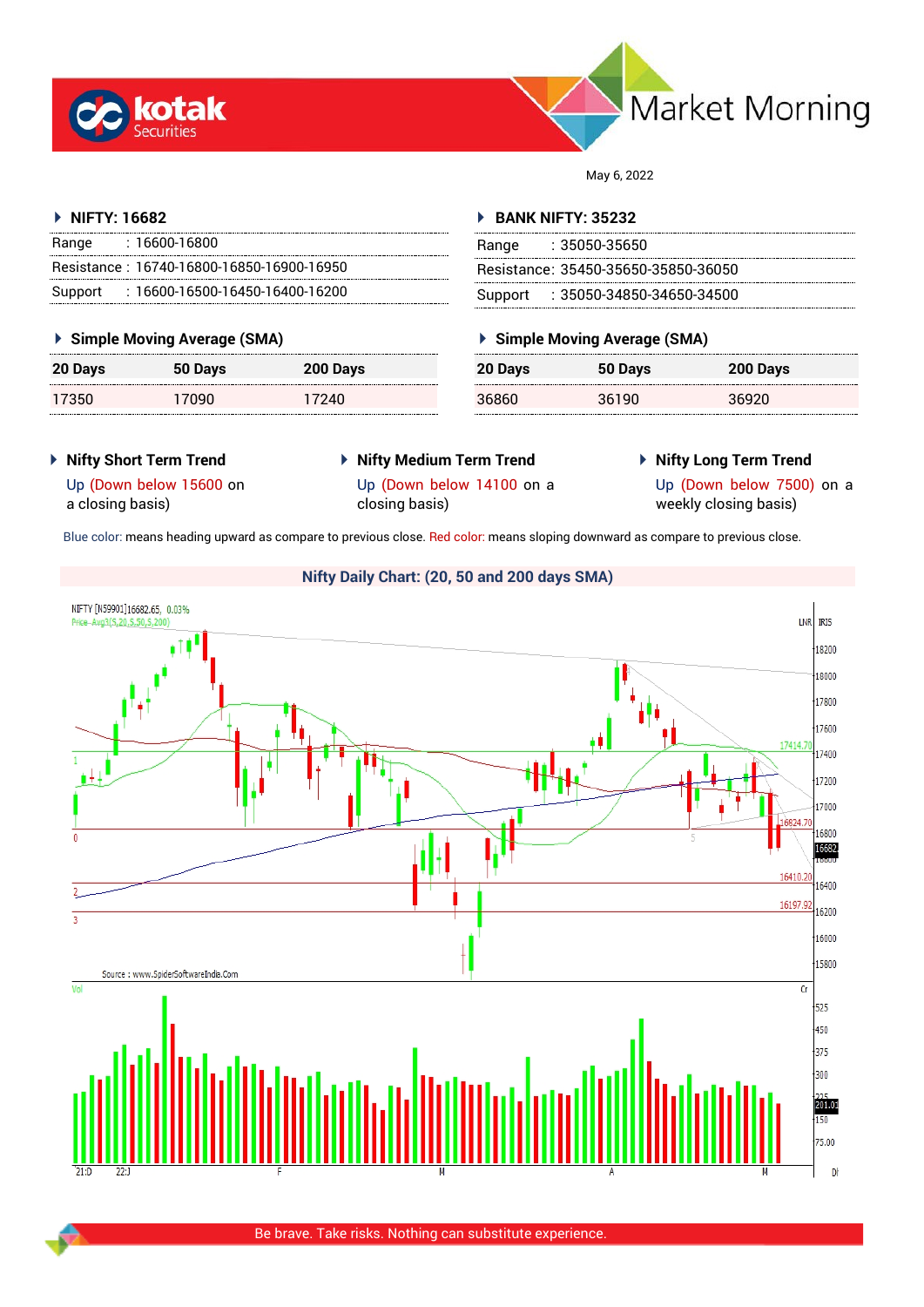#### **Market Analysis**

level on Thursday, the market opened higher with a gap but due to a lack of buying interest, it fell sharply. Among and PSU banks showed consistent profit booking. **Nifty/Sensex Daily View:** After Wednesday's sharp fall, again the benchmark index saw selling pressure at a high sectors, despite tepid market conditions, the IT index rose more than 2 per cent, while shares of Realty, Pharma

Technically, after a sharp decline, the Index has formed inside-body, the bearish candlestick formation, which indicates further weakness from the current levels. We believe that the correction wave is likely to continue as long as the index is trading below 16850/56200, below which the Nifty / Sensex could touch the level of 16500- 16400 / 55000-54700. On the dismissal of 16400/54700, the Nifty may even touch the levels of 16200/54200. Conversely, 16800 and 16850 / 56100-56200 would act as immediate barriers; the market above 16850/56200 may reach the level of 16950/56500.

The market structure is weak but volatile so level based trading would be the ideal strategy for traders. Our advice is to accumulate good and strong companies at 16200 levels.

#### **RATING SCALE (PRIVATE CLIENT GROUP)**

**BUY** – A condition that indicates a good time to buy a stock. The exact circumstances of the signal will be determined by the indicator that an analyst is using. **SELL** – A condition that indicates a good time to sell a stock. The exact circumstances of the signal will be determined by the indicator that an analyst is using. **Stop Loss Order** – An instruction to the broker to buy or sell stock when it trades beyond a specified price. They serve to either protect your profits or limit your losses.

#### **FUNDAMENTAL RESEARCH TEAM (PRIVATE CLIENT GROUP)**

Head of Research Auto & Auto Ancillary Transportation, Paints, FMCG Banking & Finance [shrikant.chouhan@kotak.com](mailto:shrikant.chouhan@kotak.com) arun.agarwal@kotak.com agarwal.amit@kotak.com Hemali.Dhame@kotak.com

**Jatin Damania Purvi Shah Rini Mehta K. Kathirvelu** Metals & Mining, Midcap Pharmaceuticals Research Associate Support Executive jatin.damania@kotak.com [purvi.shah@kotak.com](mailto:purvi.shah@kotak.com) rini.mehta@kotak.com [k.kathirvelu@kotak.com](mailto:k.kathirvelu@kotak.com) +91 22 6218 6440 +91 22 6218 6432 +91 80801 97299 +91 22 6218 6427

**Sumit Pokharna** Pankaj Kumar Oil and Gas, Information Tech Construction, Capital Goods & Midcaps sumit.pokharna@kotak.com pankajr.kumar@kotak.com

+91 22 6218 5408 +91 22 6218 6443 +91 22 6218 6439 +91 22 6218 6433

+91 22 6218 6438 +91 22 6218 6434

**Shrikant Chouhan Arun Agarwal Amit Agarwal, CFA Hemali Dhame**

## **TECHNICAL RESEARCH TEAM (PRIVATE CLIENT GROUP)**

**Shrikant Chouhan Amol Athawale Sayed Haider**

[shrikant.chouhan@kotak.com](mailto:shrikant.chouhan@kotak.com) [amol.athawale@kotak.com](mailto:amol.athawale@kotak.com) Research Associate +91 22 6218 5408 +91 20 6620 3350 [sayed.haider@kotak.com](mailto:sayed.haider@kotak.com)

+91 22 62185498

## **DERIVATIVES RESEARCH TEAM (PRIVATE CLIENT GROUP)**

+91 22 6218 5497 +91 33 6615 6273

**Sahaj Agrawal Prashanth Lalu Prasenjit Biswas, CMT, CFTe** [sahaj.agrawal@kotak.com](mailto:sahaj.agrawal@kotak.com) [prashanth.lalu@kotak.com](mailto:prashanth.lalu@kotak.com) [prasenjit.biswas@kotak.com](mailto:prasenjit.biswas@kotak.com)